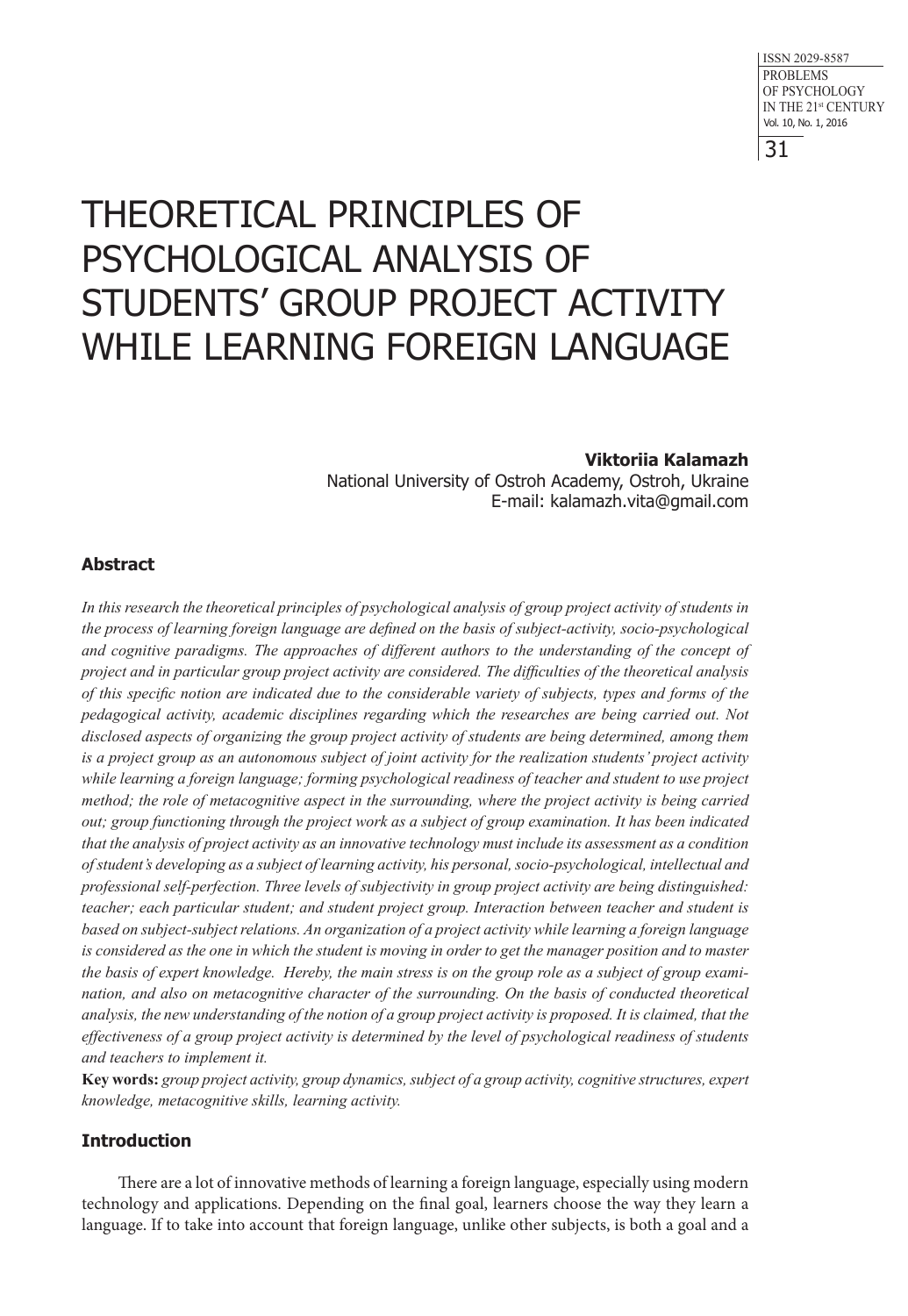linguistic resource, (Zimnia, 1991), group project activity may be one of the methods where apart from studying the linguistic resources (vocabulary, grammar, phonetics) there is a focus on meeting cognitive and communicative needs of a student.

The wide synonymic use of different terms along with the definition of project activity has been a special feature. For example, in Ukrainian dissertational researches the following definitions have been found: *student's educational project* – technologized way of purposeful organization of the students' independent activities under the flexible guidance of a teacher directed at solving the exploratory or socially significant life problems and involves receiving particular result in the form of materialized or ideal product of this activity (Martyniuk, 2009); *method of projects* as individually oriented technology (Nyshcheta, 2009); *individual educational project* as a means of organization of the students' independent cognitive activity resulting in development, formation, self-identification of a personality in educational activity (Genkal, 2008). *Group project activity* has been defined as specially organized joint activity of the subjects of education in small groups directed at solving a certain problem, the purpose of which is to receive professional knowledge and skills, and which is ended with the implementation of actual subjectively or objectively new practical result (Lovka, 2013); as limited in time complete cycle of activities directed at achievement of the stated purpose, solving a certain problem which is achieved by students jointly in cooperation with each other in project groups (Starkova, 2009).

Different terms are used in the above mentioned sphere. Among them: *professionally oriented project,* a system of communicative exercises and tasks in a foreign language focused on professional interests of graduates in studying a foreign language that includes solving a specific problem and are aimed at the creation of a distinguished final product (Kirshova, 2008); *interactive project,* a way of subject-subject, subject-object interaction involving formation and development of interpersonal communication skills on the basis of coordination of purposeful efforts for preparation of a joint or individual materialized product of verbal activity (Martyniuk 2009); *modular and project methodology of teaching* a foreign language (Titova, 2001) etc.

In the process of the project, methods of actions which students have to master should be relevant to the nature of project activity. The researches include the following: the inclusion in project activity; pre-project analysis; scheme conceptualization; project decisions modeling; heuristic forecasting; development of project documentation; constructing the designed object; expertise and reflection of processes and results of project work as a way of evaluating according to a particular system criteria (Skurychina, 2008) etc.. Obviously, students' mastering the methods of project activity should be systematically organized in accordance to the stages of its realization in the process of a foreign language learning. There is a series of difficulties related to mentioned above which are detailed described in the researches (Mutrofanova, 2011; Lovka, 2013; Fragoulis, 2009).

Educational process is organized means of project activity as a transition from working alone to working in a group. Is there any connection between emotional and psychological group relations and effectiveness of group project activity? It is known that the empirical results presented in various works of both domestic and foreign scientists are vague and even contradictory. On this matter R. Weissman noted that all these data cannot be adequately interpreted without taking into account the content (goals and objectives) of group activity. The scientist proposed to take into consideration the level of group development as the most important variable which mediates group effectiveness and an interpersonal relationship in a group, and also received empirical results, which demonstrated dynamic tendency of changing the nature of interconnection – from negative in insufficiently developed groups to positive in the groups with high level of development (Weissman, 1977). By analogy, it could be assumed that in the project groups with high level of development (collective type) the process of mastering the methods of a project activity will have qualitative differences comparing to the groups with low level of development, where the interpersonal relationships are not mediated by the content of joint project activity, its goals, values and importance.

#### **Methodology of Research**

The purpose of this research is theoretical and methodological substantiation of experimental verification of the efficiency of project activity as a means of formation of the students' language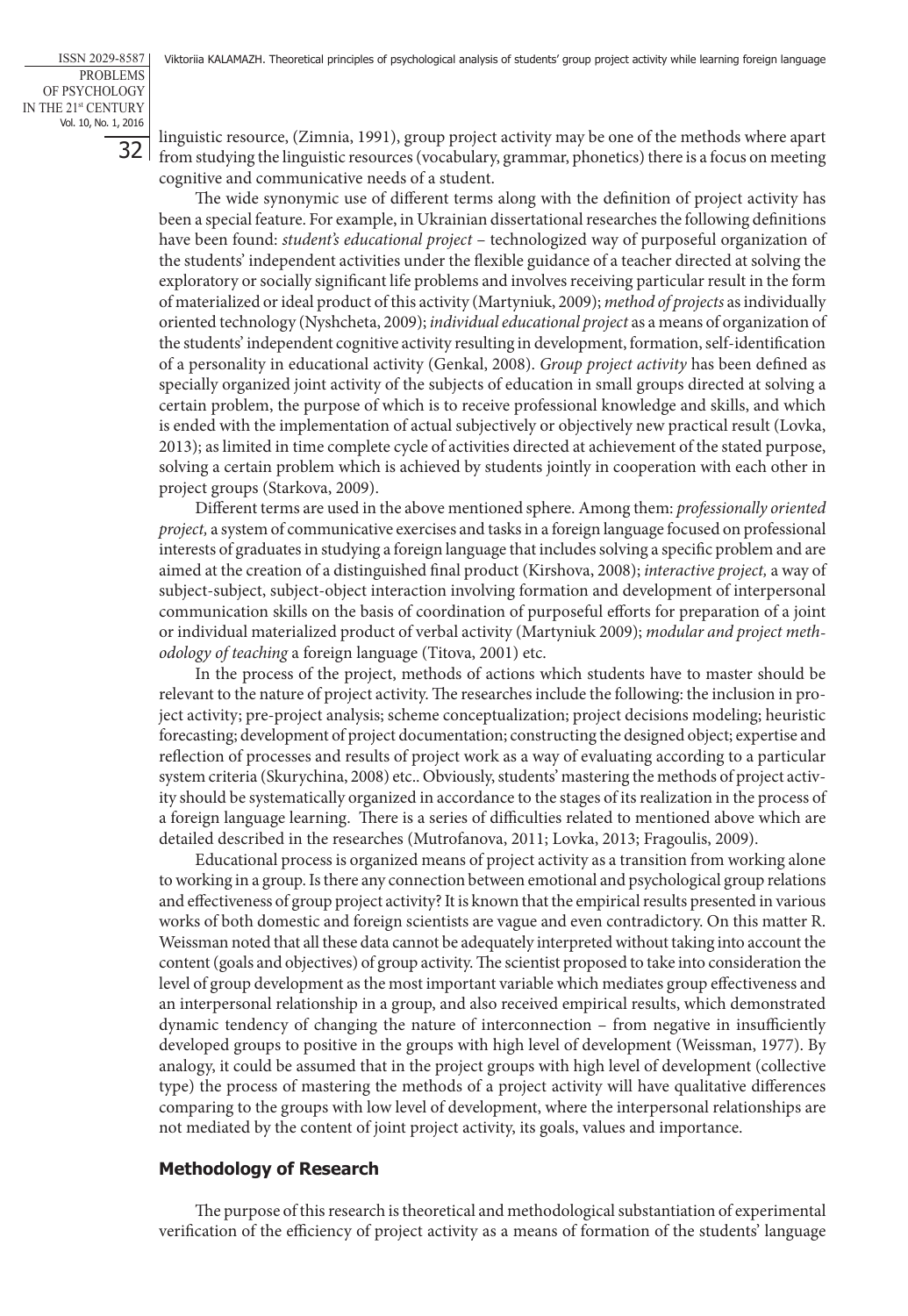33

competence in learning a foreign language (English). The objective of this article is a group project activity, essential characteristics of the project activities, the main approaches to understanding this notion.

The methods of teaching foreign languages combining communicative and cognitive goals are increasingly used. The psychological problems of organization of alternative teaching of the foreign languages are specifically developed (Beliavska, 2013). The issue of use of modern informational and communicational internet-technologies and mobile technologies is becoming more relevant (Sysoiev, Ievstyhnieiev, 2010; Titova, 2013). Moreover, they are seen as those that are based on new approaches to language learning and teaching based on learning autonomy, the development and sound theoretical and practical principles of teaching (ed. Chambers and Davies, 2001). The psychological and pedagogical foundations of teaching a foreign language by means of project activities are being studied. E.S. Polat states about the latter that "the use of method of projects while teaching foreign languages transfers the accents from different exercises on the active cognitive activity of students, which requires possession of certain linguistic resources… creates linguistic environment and on its basis the need in use of a foreign language in practice" (Polat, 2000).

Different possibilities of projecting in various forms and kinds of pedagogical activities and spheres of teaching have been considered in the Ukrainian psychological and pedagogical science. The idea of projecting the educational space as one of the possible means of education management has been asserted (Tkach, 2010). Project education has been considered as a methodological means of new knowledge acquisition (Smulson, 2002). It is said to provide rich language experience that builds on students' natural curiosity, imaginative powers and creative skills (Luongo-Orlando, 2001). A definition of psychological and pedagogical projecting of educational process in secondary schools has been substantiated (Kobernyk, 2000). The use of individual educational projects as a means of students' independent cognitive activity has been researched (Genkal, 2008).

There are not many scientific works in the field of project method use in general education in the sphere of teaching English as a foreign language. It is necessary to mention that project-based learning in the field of second language learning process started about 20 years ago while using the student-centered principle of teaching (Hedge, 1993). Project activity in the sphere of teaching a foreign language has been researched by such Ukrainian and Russian scientists as I. Zymnia, T. Sakharova (1991), Y. Polat (2000), O. Kirshova (2008), V. Martyniuk (2009), I. Stepanova (2002), D. Starkova (2009), V. Titova (2001), L. Uraieva (2014) and others. Different aspects related to the organization of project activities have been studied. General didactic typology of the projects has been proposed (Polat, 2000); the educational interaction of the students during learning English on the basis of the project methodology has been described (Torunova, 1995); the problems of modular and project methodology of teaching English for the students of higher vocational schools have been studied (Titova, 2001); development of professionally oriented projects on the basis of German texts has been described (Kirshova, 2008); project activity as a means of formation of sociocultural competence in the process of studying a foreign language has been researched (Uraieva, 2011); development of managerial skills of the future teacher of a foreign language in a group project activity has been studied (Starkova, 2014) etc.

However, despite the great interest of scientists and practicing teachers to the issue of organization of project activity of the students, it is necessary to describe in psychological literature the possibilities of the use of group dynamics effects for intensification of the project activity of the students in the process of learning foreign languages; formation of the teachers and students' psychological readiness to the use of the method of project. Moreover, considerable number of student participants of the previous researches aimed at revealing the efficacy of the method application did not endorse project-based English as a second language learning, leaving their teachers frustrated and doubtful (Ed. Beckett and Miller, 2006).Thus, the issues of the role of metacognitive character of the environment in which the project activities happen require further research (metacognitive control and monitoring, metacognitive skills etc.). The issue of a group functioning in the project activities as a subject of the group expertise has not been sufficiently researched.

Innovative, searching, scientific and research, creative aspects of a project activity and its realization in terms of joint activity (group aspect) indicates the expediency to conduct a research on a group project activity of students while learning a foreign language using theoretical and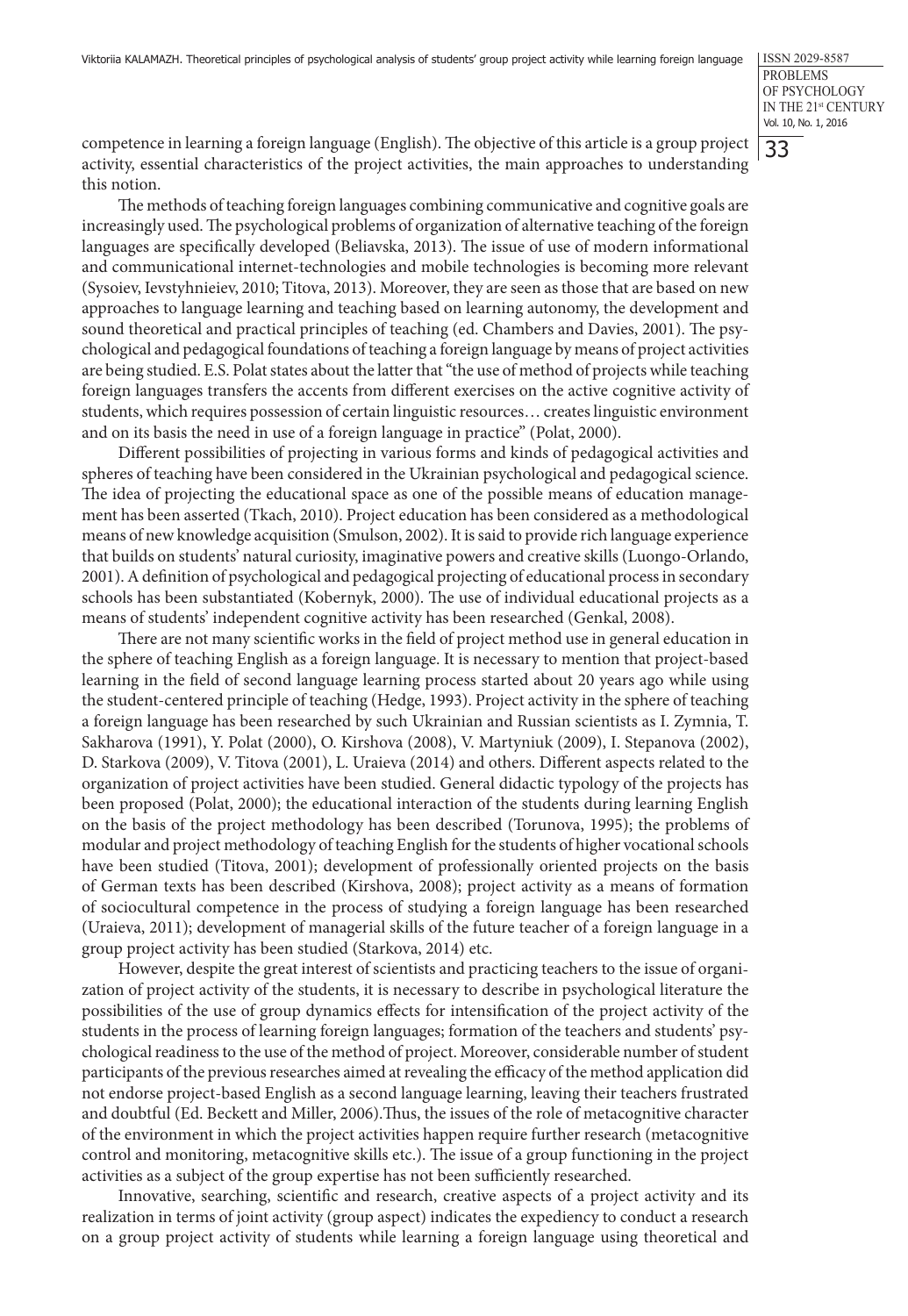methodological principles of integration a personal-activity (approach, socio-psychological and cognitive paradigms.

Personal-activity aspect of a project activity in a process of learning a foreign language is disclosed through the study of such key questions as: teacher and student interaction which creates a real learning situation, student's needs and interests, change of motivational level, involvement in a particular activity, enjoyment of an activity; psychological characteristics of a teacher and a student as the subjects according to the pedagogical, learning and cognitive activities; psychological peculiarities of a project activity by itself. Working on a project concerns students' interests, change in their motivational level, their involvement in the project and feeling of contentment by doing project activity.

According to socio-psychological paradigm, group aspect of the project activity done by the students means firstly, that the surrounding is projected as such where the group (joint) activity occurs within the smaller groups and secondly, in its activation the effects of group dynamics are being used. It appears directly in acts of interpersonal relationships, empirical referents which are values and orientation unity, active emotional group identification, interpersonal choice motivation, presence or absence of a reference, group cohesion etc.

So far as the project activity has cognitive and research, problem and searching nature, the cognitive paradigm to the analysis of the students' cognitive structures as the subjects of learning is being applied. An approach to understanding the meaning of 'cognitive structure' introduced by I. Arshavina, E. Nosenko, M. Saliuk (2013) is being used. Researches describe this notion in terms of knowledge base, metacognitive skills of building representations of oneself as the subject of cognitive activity.

Therefore, the solution may be offered as such: group project activity is understood as an instructional tool, which can alter the vector of psycho-social development of a student. Hereby, the use of group project activity in the process of learning a foreign language not only forms students' language competency but also develops their personal qualities which are necessarily important in their future professional activity.

#### **Results and Discussion**

Examining the results of a conducted research compared to the results obtained by other authors, the following ideas have been outlined: followed by other authors (Matiash, 2000; Lovka, 2013; Polat, 2000 etc.) an integrative, creative, research, practical oriented character of a project activity which has significant innovative potential for the organization of learning different academic disciplines including foreign languages has been pointed out. Despite the considerable amount of researches on project activity as pedagogical technology of developing problem oriented teaching, it is quite difficult to correlate their empirical results, since the studies concern different age categories, levels of education (junior, high school pupils, students), various subjects and academic disciplines. What is common in considerable data files is their evidence of developing aspect of project activity, successful organization which will help pupils and students see the point of self-determination, self-developing, students' move from learning to self-teaching, from evaluation to self-evaluation, from control to self-control, from management to self-management and co-management, etc. This research accepts promising approaches of domestic and foreign authors who indicate teacher's management function in organization of project activity and also the role of the latter to provide students with the opportunities to act as equal subjects of learning management, starting with settings of goals and finish with the reflexive analysis of the received results (Starkovа, 2009; I. Fragoulis, 2009, etc). In the researches, carried out by Starkova, group activity is considered as limited in time, complete, orderly process aimed at achieving planned combined result, taking part in which develops students' management skills. As a part of these skills, researches (Karpov, 2004 and others) rightly assign an important role to reflection. In relation to the group project activity it lies in an interpretation and in reinterpretation (Pasichnyk, 2008) of individual and group participation peculiarities, group dynamics, awareness of attitude and roles by specific subjects, and in mechanisms of individual and professional development et cetera.

However, due to the great importance of intellectual component in a group project activity,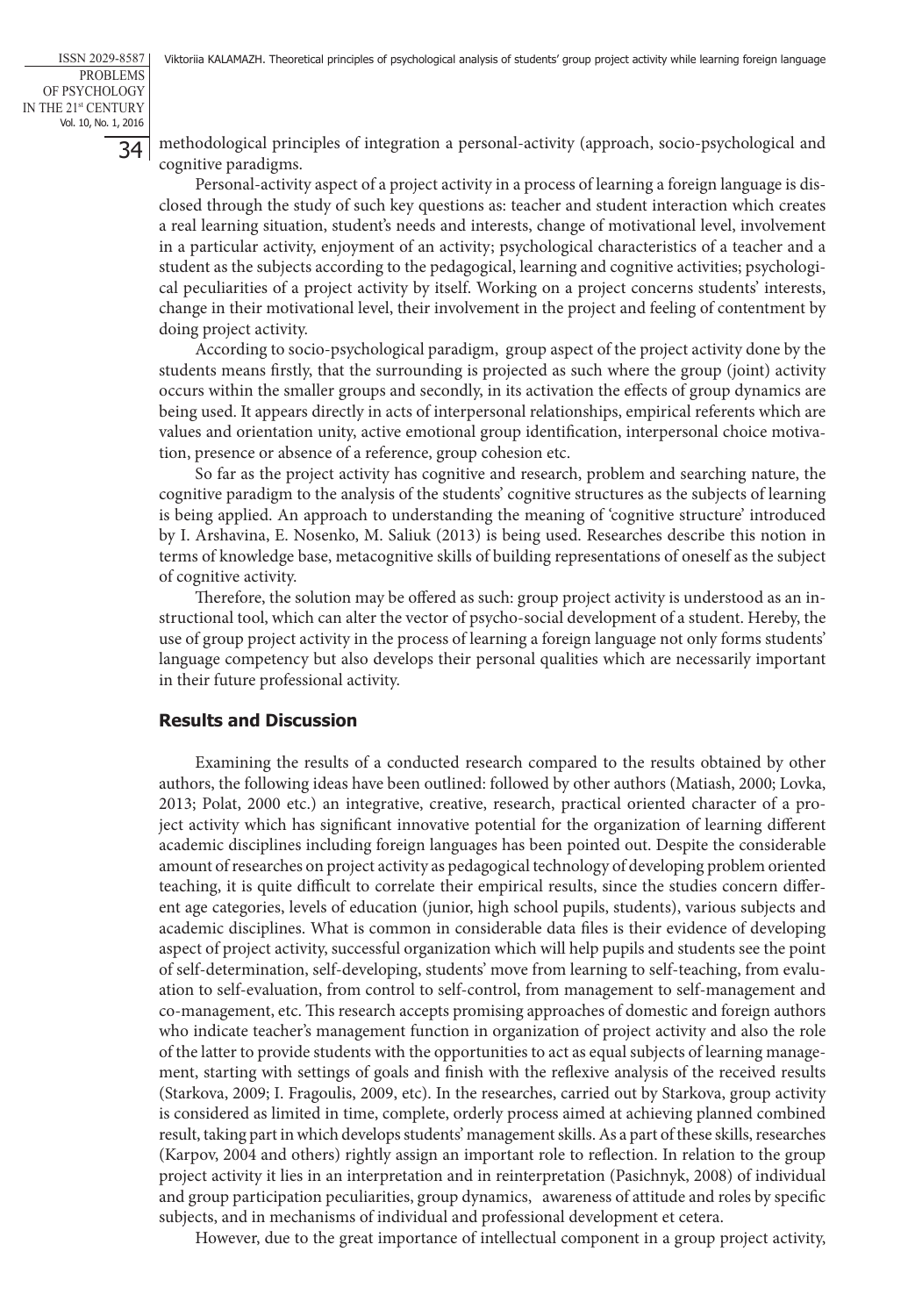35

methodological principles formulated by M. Smulson (2002) with regard to projecting intellectually rich environment as such that is of metacognitive character have been referred to. Therefore, the stress is on metacognitive aspects of analysis of a group project activity of students learning a foreign language (it foresees metacognitive monitoring, metacognitive control and self-control of intellectual or group subject of one's own cognitive activity). The need to single out definite aspect is related to the problem with student's transition from a single doer position to taking expert positions and mastering expert knowledge while doing a group project work. The latter has strongly pronounced metacognitive character (Arshava, Nosenko, Saliuk, 2013; Shvalb, 2013). As it can be seen, in the semantic field the concept "expert" is placed closely to the similar terms - professional, master, et al., which have completely opposed concepts, such as beginner, amateur, etc. It may be assumed that the student awareness of their position is closely related to their self-image and self-concept. Particularly important in this context is the relationship between the different representations of the Self (real-self, ideal-self, and appropriate-self), with the help of which the awareness of their experiences and themselves is possible resulting into further life strategies and self-improvement directions.

In this research the analysis of the management potential roles and positions in a group project activity is on focus. Today, the management position and potential of roles connected to accomplishment of manager functions by students and teachers in a group project activity are significantly disclosed, (Starkova, 2009; Matiash, 2000; Beckett, 2002; Fragoulis, 2009), yet the characteristic of expert position in a project activity needs to be specified. In particular, this is related to understanding of the meaning of expertise as a way of evaluating the results of project activity and its correlation with control and self-control processes, peculiarities of expert knowledge as a model for the formation of cognitive structures of the subjects of project activity etc.

Unlike the traditional approach to the vision of the role of a project group as one of the conditions for the effective project activity mainly due to the group cohesion and positive psychological atmosphere (Lovka, 2013 and others), the level of group development as an important variable which mediates the effectiveness of group project activity and an interpersonal relationship in a group has been suggested to examine according to the researches (Weissman, 1977; Petrovskyi, 1977) together with examining students' project group as *group subject expertise* (Shvalb, 2013). In the latter aspect the focus is on the importance of orientation on knowledge sharing.

Based on the results of the theoretical analysis, the further research is needed to substantiate the model of organization of group project activity of students, to define the structure and contents of psychological readiness to its implementation and to propose the methodology of empirical research of the effectiveness of a foreign language competence in the process of group project activity and the peculiarities of the latter in the sphere of English language learning.

### **Conclusions**

Group project activity provides significant potential for the formation of foreign language communicative competence and students' development in such directions as personal, sociopsychological, intellectual, professional and the ability to self-learning.

In this research, a group project activity is determined as specially organized joint activity of students, aimed at solving particular problem and achieving set goals which finish with new practical result during which students master methods of project work and self-develop on the base of external and internal control-evaluation mechanisms. Control functions provide operationalprocedural part of the actions, and the assessment – their result based on correlation between an obtained real object with the target image. Moreover, expert assessment is one of the possible forms of evaluation, adequate for basic nature of a project activity.

This research defines organization of group project activity as interaction of external (psychological peculiarities of English language as academic discipline; status of language at the same time as a means and object of learning; managing group project activity by teacher and so on) and internal factors (individual and psychological characteristics of students, socio-psychological characteristics of a project group). The effectiveness of managing group project activity is determined by the level of psychological readiness of teacher and student to complete a project work, which is defined in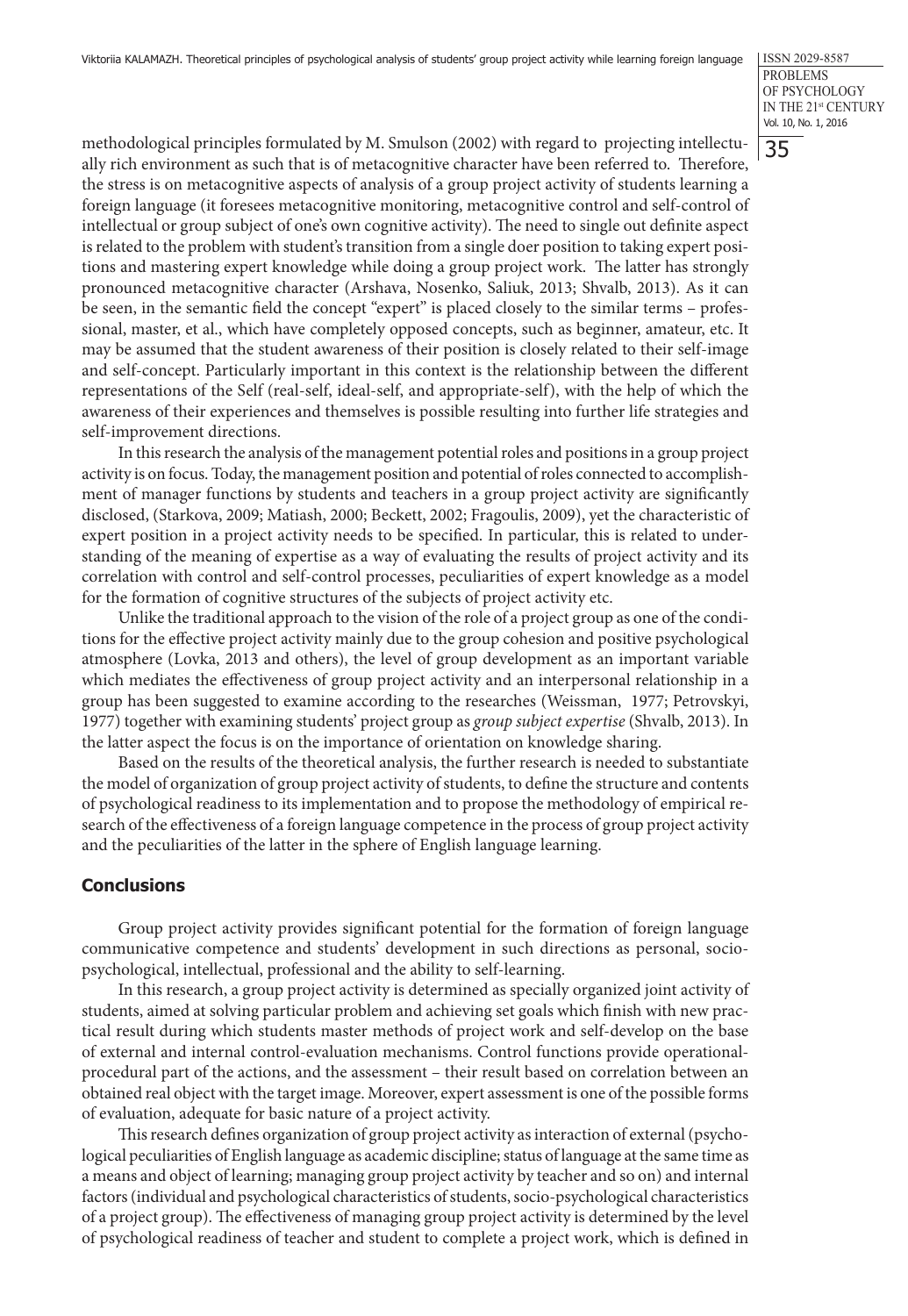this article as a system of motives, knowledge, skills, practice experience, ways of project actions, personal characteristics which provide successful interaction of its subjects.

Taking into account the results of theoretical analysis of research project and theoretical and methodological principles of the pedagogical innovation expertise, it is considered that the organization of the project during foreign language study should be focused on promoting students from the position of a simple doer to a manager and an expert, and on mastering the system management skills (being transformed into self-government skills because of the project activity) and the features of expert knowledge. The nature of the teacher subjectivity in the project is marked by the change of the taken position into organizationally managed and expert one.

Overcoming the problematic aspects of students group project activity which can appear on each of the stages of GPA, is related to the teacher's consistent embodiment of methodological principles to its organization, which are united on the basis of personal-active, socio-psychological and cognitive paradigms.

## **References**

- Arshava, I. F., Nosenko, E. L., Saliuk, M. A. (2013). *Humanizuiuchyi potentsial novitnih tehnologii v osviti*  [Humanising potential of the novel technology application in education]. Dnipropetrovsk: Akcent PP.
- Beckett, H. (2002). Teacher and student evaluations of project-based instruction. *TESL Canada Journal, 19* (2), 52-66.
- Beckett, G. H., Miller, P. Ch. (Eds.). (2006). *Project-based second and foreign language education: Past, present, and future.* Greenwich: Information Age Publishing.
- Belova, T. G. (2008). Issledovatelskaia i proektnaia deiatelnost uchaschihsia v sovremennom obrazovanii [Investigating and project activity of students in modern educational process]. *The notes of Russian State Pedagogic University after A. Hertsen. Retrieved 10/02/2015, from* http://cyberleninka.ru/article/n/ issledovatelskaya-i-proektnaya-deyatelnost-uchaschihsya-v-sovremennom-obrazovanii.
- Beliavska, O. O. (2013). *Psyhologichna organisatsiia alternatyvnogo navchannia inozemnyh mov studentiv u vyshchyh navchalnyh zakladah* [Psychological organization of the alternative education of students in the sphere of second language teaching while at the university]. Ostroh: National university of Ostroh Academy.
- Chambers, A., Davies, G. (Eds.). (2001). *ICT and language learning: A European perspective*. Lisse: Swets & Zeitlinger Publishers.
- Genkal, S. E. (2008). *Organisatsiia samostoinoi piznavalnoi diialnosti uchniv profilnyh klasiv na osnovi indyvidualnyh osvitnih proektiv* [Organisation of self-educational activity of the students in major classes with the use of individual educational projects]. Kyiv: Instytut pedagogiky APN Ukrainy.
- Fragoulis, I. (2009). Project-based learning in the teaching of English as a foreign language in Greek primary schools: From theory to practice. *English Language Teaching, 2* (3), 113-119.
- Karamushka, L. M. (2003). *Psichologiia upravlinnia* [Psychology of management]. *Kyiv: Milenium.* Київ: Міленіум.
- Karpov, A. V. (2004). *Psichologiia refleksivnyh mehanismov deliatelnosti* [Psychology of reflective mechanisms of activity]. Moskow: Insitut psihologii RAN.
- Kirshova, O. V. (2008). *Metodyka pidgotovky magistrantiv stvoriuvaty profsiyno orientovani proekty na osnovi nimetskomovnyh tekstiv* [Methodology of educating master student to form professionally oriented projects with the use of German language texts]. Kyiv: Kyiv National Linguistic University.
- Kobernyk, O. M. (2000). *Psyhologo-pedagogichne proektuvannia vyhovnogo protsesu v silskiy zagalnoosvitniy shkoli* [Psychologic and pedagogic projecting of educational process in the village secondary school]. Kyiv: Instytut pedagogiky APN Ukrainy.
- Lovka, O. V. (2013). *Psyhologichni umovy organisatsii grupovoi proektnoi diialnosti studentiv u protsesi vyvchennia psyhologo-pedagogichnyh dystsyplin* [Psychological conditions of group project activity organization of students in the process of psychological and pedagogical subjects studying]. Kyiv: Instytut pedagogiky APN Ukrainy.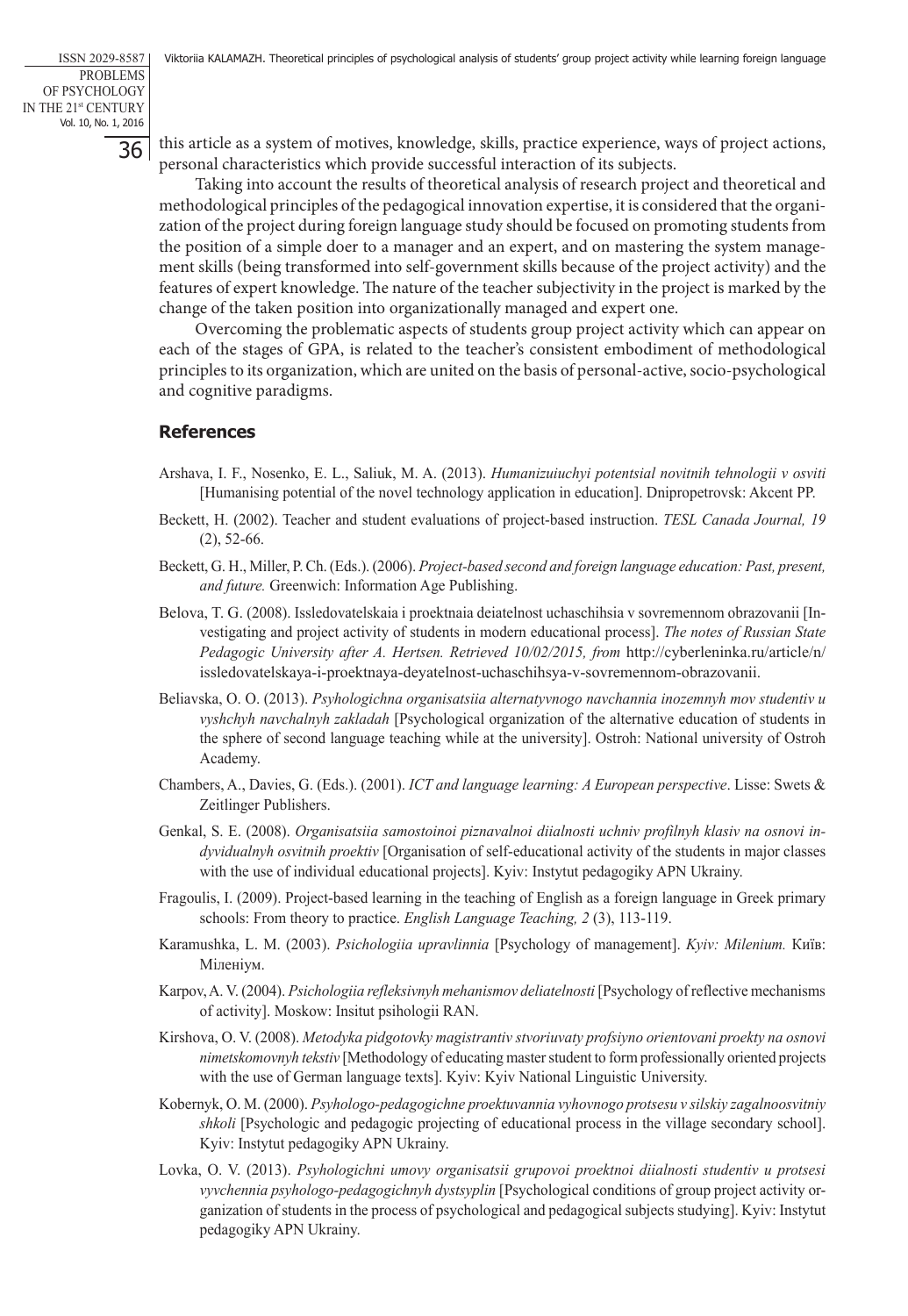Luongo-Orlando, K. (2001). *Project approach to language learning*. Canada: Pembroke Publishers Limited.

- Martyniuk, V. A. (2009). *Integrativnyi proekt iak zasib stymuliuvannia movlennievoi dialnosti studentiv universytetu* [Interactive project as a means of stimulation of speech formation in students of the university]. Kyiv: Instytut pedagogiky Ukrainy.
- Matiash, N. V. (2000). *Psihologiia proektnoi deiatelnosti shkolnikov v usloviiah tehnologicheskogo obrazovaniia* [Psychology of project activity of students in the condition of technical education]. Mosyr: RIF Beliy Veter.
- Matiash, N. V. (2000). *Psihologiia proektnoy deliatelnosti shkolnikov* [Psychology of project activity of students]. Briansk: National Pedagogical University.
- Mitrofanova, G. G. (2011). Trudnosti ispolsovaniia proektnoy deiatelnosti v obutchenii [The difficulties of project activity application in education]. *Molodoy uthcenyi, 5* (2), 148-151.
- Nischeta, V. A. (2009). *Metod proektiv iak zasib formuvannia zhyttievoi kompetentnosti starshoklasnykiv u protsesi navchannia ukrainoznavchyh predmetiv* [Method of projects as the means of formation of life competence in senior students in the process of Ukrainian culture oriented subjects]. Kryvyi Rig: Kryvorizkyi Derzhavnyi pedagogichnyi universytet.
- Pasichnyk, I. D. (2008). Spetsifika pidgotovky maibutnih spetsialistiv u konteksti economichnoi psyhologii [Specific features of future economists education in the light of economic psychology]. *Psychology and Pedagogy. Ostroh: National university of Ostroh Academy,* 10, 4-12.
- Petrovskyi, A.V. (1977). Psihologicheskaia teoriia grupp i kollektivov na novom etape [Psychological theory of groups and teams at the new stage]*. Voprosy Psihologii*, *5*, 37-43.
- Polat, E. S. (2000). Metod proektov na urokah inostrannogo iazyka [Method of projects at the lessons of second language learning]. *Foreign Languages at School, 3* (5), 57-63.
- Sazanova, A. V. (2012). Genezis i sushchnost ponniatiia proektnaia deiatelnost [Genesis and the essense of the term 'project activity']. *Psychology, sociology and pedagogy,* 6. Retireved at 8/01/2015, http://psychology.snauka.ru/2012/06/673.
- Sysoev, P. V., Evsehneiev, M. N. (2010). *Metodika obucheniia inostrannomu iazyku s ispolzovaniem novyh informatsionno-kommunitatsionnyh Internet-tehnologiy* [Methodology of foreigh language acquisition with the use of modern information communicative Internet-technologies]. Moskow: Glossa-Press.
- Skurihina, O. V. (2008). *Organisatsionno-pedagogicheskie usloviia ovladeniia studentami sposobami proektnoi deiatelnostiu* [Organisational and pedagogical conditions of different kinds of project activity acquisition by stydents]. Viatka: Viatskyi Gosudarstvennyi universitet. Retrieved at 3/01/2015, from www.dissercat.com/content/organizatsionno-pedagogicheskie-usloviya-ovladeniya-studentamisposobami-proektnoi-deyatelno.
- Smulson, M. L. (2002). Psyhologiia rozvytku intelektu v ranniy iunnosti [*Psychology of intellect development at young age*]. Kyiv: Institut psyhologii after G.S. Kostiuk, APN of Ukraine.
- Starkova, D. A. (2009). *Gruppovaia proektnaiia deiatelnost kak sredstvo razvitiia upravlencheskih metodicheskih umeniy buduschego uchitelia inostrannogo iazyka* [Group project activity as a means of development of managerial methodological skills in future teachers of foreign language]. Russia: Uralskiy Gosudarstvenyi pedagogicheskiy universitet*.*
- Starkova, D. A. (2014). Razvitie upravlencheskih metodicheskih umeniy buduschego uchitelia v gruppovoy proektnoy deyatelnosti [Development of managerial methodological skills of future teachers in the group project activities]. *Pedagogical Education in Russia*, *351*, 76-87.
- Stepanova, I. M. (2002). *Tehnologiia proektnogo obucheniia kak sredstvo formirovaniia uchebnoy samostoyatelnosti studentov mladshyh kursov pedagogicheskih vuzov* [Technology of project education as a means of educational and cognitive self-educational process development in students of first year of studying at pedagogical universities]. Murmanskiy Gosudarstvennyi pedagogicheskiy institut. Retrieved 3/02/2015, from http://www.dissercat.com/content/tekhnologiya-proektnogo-obucheniya-kaksredstvo-formirovaniya-uchebno-poznavatelnoi-samostoy.
- Titova, S. V. (2009). *Informatsionno-kommunikatsionnye technologii v gumanitarnom obrazovanii* [Information and communicative technologies in the humanitarian educational process]. Moskow: Ikar.